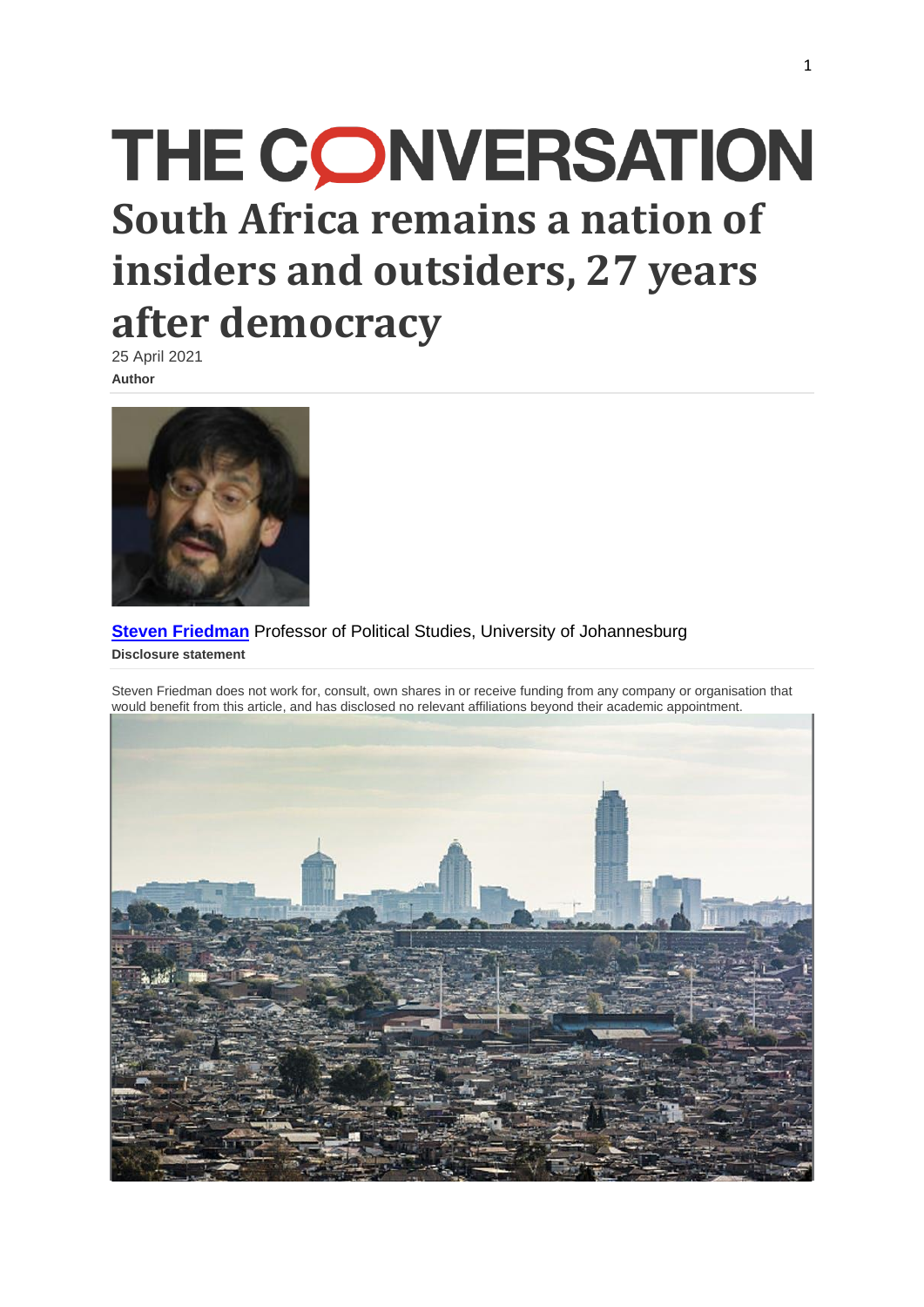*Skyscraper buildings in the Sandton area stand on the skyline beyond residential housing in the Alexandra township in Johannesburg.* Photographer: Waldo Swiegers/Bloomberg via Getty Images

Twenty seven years [into democracy](https://www.tandfonline.com/doi/abs/10.1080/04597239308460952?journalCode=tssu20), South African politics is still for the few. And those who complain the most have the least to grumble about.

Since South Africa is [highly unequal](https://www.worldbank.org/en/country/southafrica/overview) and remains divided into [insiders and](https://www.academia.edu/29610338/ARCHIPELAGOS_OF_DOMINANCE_Party_Fiefdoms_and_South_African_Democracy)  [outsiders](https://www.academia.edu/29610338/ARCHIPELAGOS_OF_DOMINANCE_Party_Fiefdoms_and_South_African_Democracy) – those who benefit from the market economy and those who can't – we might expect its politics to be a loud battle between those who have and those who don't. Most commentators believe it is.

Within the governing African National Congress (ANC), [a battle rages](https://theconversation.com/precarious-power-tilts-towards-ramaphosa-in-battle-inside-south-africas-governing-party-158251)  [between](https://theconversation.com/precarious-power-tilts-towards-ramaphosa-in-battle-inside-south-africas-governing-party-158251) the ["radical economic transformation forces"](https://www.dailymaverick.co.za/article/2021-03-14-carl-niehaus-tables-radical-economic-transformation-plan-ahead-of-ace-magashules-campaign-for-anc-president/), who purport to champion the interests of the poor majority, and their [market-friendly opponents](https://theconversation.com/precarious-power-tilts-towards-ramaphosa-in-battle-inside-south-africas-governing-party-158251).

Outside it, the third biggest party, the Economic Freedom Fighters (EFF), some in the [ANC alliance](https://omalley.nelsonmandela.org/omalley/index.php/site/q/03lv02424/04lv02730/05lv03161.htm) and the advocates of [black consciousness](https://socialsurveys.co.za/wp-content/uploads/2019/04/AZAPO-2019-Manifesto.pdf) and [pan-](http://www.pac.org.za/wp-content/uploads/PAC-Manifesto-2019.pdf)[Africanism](http://www.pac.org.za/wp-content/uploads/PAC-Manifesto-2019.pdf) are assumed to speak for those who live in poverty.

### **Insiders and outsiders**

Over the past few years, the country has witnessed a furious debate over whether the government should be able to [expropriate land without](https://theconversation.com/the-politics-behind-south-africas-property-clause-amendment-131575)  [compensation](https://theconversation.com/the-politics-behind-south-africas-property-clause-amendment-131575). Only one group has been ignored – the millions of [landless](https://www.dailymaverick.co.za/article/2021-02-02-land-activists-without-the-voices-of-communities-the-expropriation-bill-will-not-go-very-far/)  [people](https://www.dailymaverick.co.za/article/2021-02-02-land-activists-without-the-voices-of-communities-the-expropriation-bill-will-not-go-very-far/) who have the greatest stake in the outcome.

Since insider politics is often about insisting that you speak for the poor when you have consulted no-one who lives in poverty, both sides of the debate did their best to show that the landless were on their side. Those who wanted expropriation found a few landless people to take to official hearings. Their opponents in the media interviewed just as few landless people who were reported to not want expropriation. But no-one spoke for the people without land.

During the first year of COVID-19, a debate raged over whether lockdown measures were needed. The official opposition, the Democratic Alliance, echoed the global right-wing by demanding that [all activity be allowed](https://www.capetownetc.com/news/da-opposes-curfews-and-lockdown-phasing/). The EFF insisted that [nothing should be opened](https://www.iol.co.za/news/politics/malema-economy-is-secondary-hard-lockdown-should-continue-until-scientific-solution-found-48627807). The ANC claimed to adopt a "scientific" [approach](https://www.sabcnews.com/sabcnews/government-will-be-guided-by-scientific-evidence-before-easing-lockdown-ramaphosa/) in which public health and the economy's needs were balanced.

None of them spoke for  $-$  and to  $-$  the majority who were forced to travel on [taxis](https://www.businessinsider.co.za/minibus-taxis-may-now-be-100-full-2020-7) which they knew might spread the virus, to earn incomes in ways which might infect them, and whose need was to find a way to feed their families without falling ill.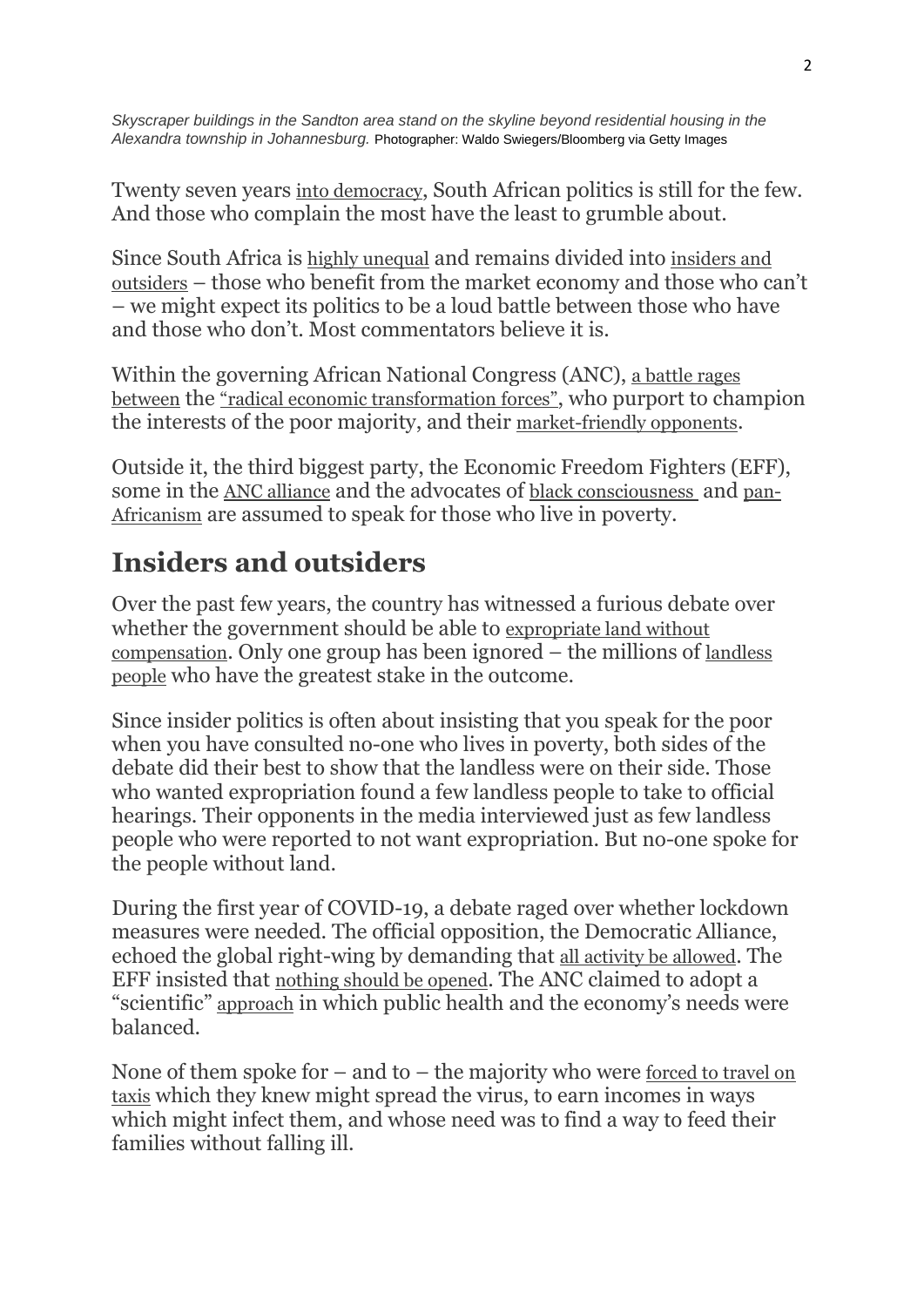Insider politics also shapes another conflict which divides "left" and "right" – the demand for [free higher education](https://theconversation.com/fees-must-fall-but-not-at-the-expense-of-quality-higher-education-62520). This is a rallying cry of the left which is denounced by opponents as a Marxist assault on the market economy. But the "left" demand boils down to insisting that the children of the corporate and professional elite should be [educated at public expense](https://theconversation.com/history-explains-why-south-africans-on-the-left-argue-for-free-passes-for-the-rich-88345). This, would, of course, mean that less money would be available to address the needs of people living in poverty.

There are many other examples which underline a reality in which no-one speaks for the outsiders except some local organisations which are ignored by the mainstream debate. It is why policies aimed at ending the exclusion of the outsiders – or at least at helping them to survive – usually fail. They are products of what insider politics think the majority need, not what the outsiders want.

#### **Suburbs versus townships**

There is a perverse side of insider politics: it ensures that the government is routinely denounced by those whom democracy has benefited while those whom it has largely left out remain silent.

The gap between insiders and outsiders is also that between suburbs on the one hand, low-income [townships](https://ccs.ukzn.ac.za/files/Bond%20Townships.pdf) – the (almost) exclusively black urban residential areas – and shack settlements on the other. The suburbs are inhabited by the more affluent insiders. Not only does the ANC enjoy little support in these areas – it and the government are targets of deep contempt there. No-one wins respect in the suburbs by saying anything good about the government.

But suburban residents enjoy full economic and political freedom. They can also ensure that they receive much higher standards of public service than others: if the power or water supply is interrupted, suburbanites quickly begin demanding that the problem is fixed. They don't always get what they want, but their problems are addressed more quickly than the rest of the country's. And they can rely on privately provided services to make up the slack.

In the townships and shack settlements, the ANC, despite some setbacks, still tends to [win elections handily](https://www.politicsweb.co.za/documents/results-of-the-municipal-byelections-held-on-21-ap). It is often so dominant that the important conflicts happen within it. It is not uncommon for ANC activists to mobilise protest against an [ANC mayor or councillor](https://www.enca.com/news/umngeni-municipality-anc-members-protest-against-corruption).

But people aren't free since local power holders don't like competition and are often able, working at times with the police, [to suppress](https://theconversation.com/below-the-radar-south-africa-is-limiting-the-right-to-protest-60943) people who speak and act independently. The best-known example is the shack dweller